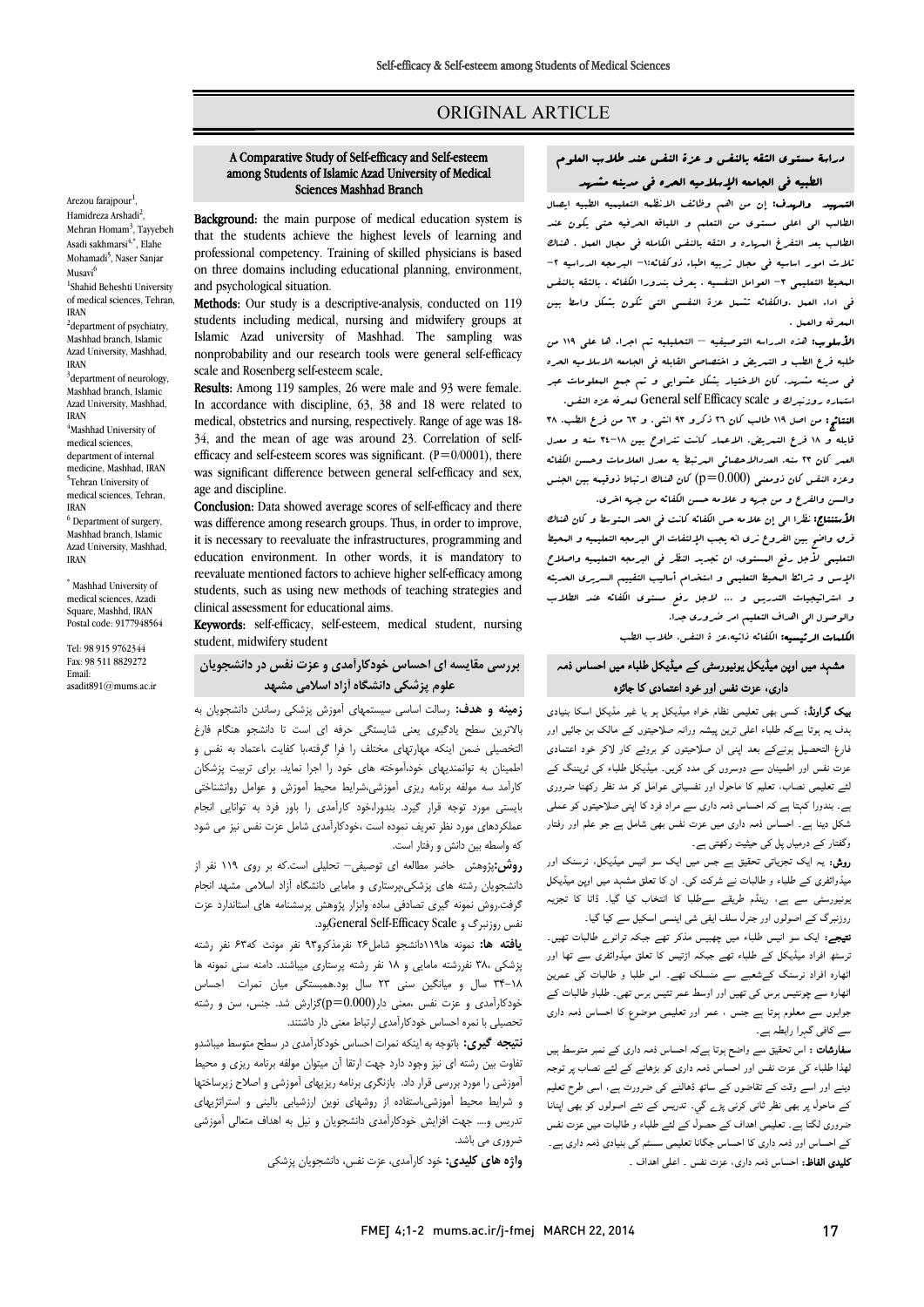$\overline{a}$  $\overline{a}$ 

## **INTRODUCTION**

 Health of a community depends on the level of services offered by physicians and paramedical professions. performance, self-efficacy and self-esteem in clinical education should be considered in the training phase of Medical students. By increasing the sense of self-esteem, universities should provide a suitable ground for the successful completion of the study, and helping students to<br>achieve their professional role Therefore, identifying and resolving the barriers of achieve their professional role.

 Albert Bandura in his Social Cognitive Theory (sociocognitive theory), and in response to environmental factors in determining the human behavior or internal reciprocal interaction between environmental and personal factors(1). Concisely, Bandura considers this issue as a person, environmental and behavioral cognitive factors affect each behavior lonely. Bandura's social cognitive theory is based on a tripartite model including behavior, the environment and the individual. It models the interaction between (cognitive, emotional, and biological) that perception is states, says that personal behavior will form through reciprocal determination in which the other; and neither of them is a determinant of human behavior and environmental impact of personal factors used to describe the psychological functions(2, 3).

 In current theories and researches on the psychology, the role of personal beliefs and inner strength have been strength of self-evaluation or external evaluation of the enhancement provided by others is more powerful. Bandura brought up a concept of the self (self-efficacy) as an important cognitive variable that can contribute to their definition of self-efficacy is: the belief in one's ability to conduct his/her affairs so that it will lead to a happy outcome(1-3). Some studies state that people who have high self-efficacy usually try harder; they are more toward persons with lower self-efficacy imagination(1, 4). Bandura suggests that people with high levels of perceived self-efficacy perception experience less uncertainty. Since people cannot control events that affect them, they become afraid and uncertain, however, people with high levels of nerceived self-efficacies become less afraid(3) mentioned, for example, Bandura (1977) says that the inner success and dominance of the role of each person. Bandura successful, show more persistence and experience less fear perceived self-efficacies become less afraid(3).<br>Several studies suggest that self-confide

 Several studies suggest that self-confidence and the confidence in doing things on one's own abilities (selfemeacy) includes sen-esteem, as went sen-connuence can<br>be isolated through two levels: self-competence and self- interest. Jurisdiction is a valuable personal experience, in which the person feels himself/herself as a cause of an action, and with conscious and deliberate attempts, tries to needs through training and experience. So the level of competence can be positive or negative direction of inclusion. Self-interest, as another dimension of self-esteem, provides useful qualifications and new factors for the interest is a sense of social values within which the individual efficacy) includes self-esteem, as well. Self-confidence can gain experience and earn the outcomes of interest and individual as a social being. Proceeding to develop this

 and positive components of psychological issues such as optimism, coping effectively, and even physical health is associated with positive emotions. The low self-esteem is characteristics such as depression, fear, shyness and loneliness. Accumulating evidence also suggests that low self-esteem is associated with psychological disorders(4, 5). Other study showed that people with low self-esteem they feel less pressure in the group while individuals with high self-esteem, on the contrary, tend to participate in high skills groups. Accordingly, the students who have more selfemeacy, miention, stamma and perseverance in their<br>learning tasks, have more confidence in their own ability(6). Active learner, without the need to be monitored, tries to learn, monitor and evaluate his learning. Self-efficacy is very effective on the person's behavior; for example, a student with low schemeatly may not even prepare infinstitutely<br>for a test, because he thinks that no matter how hard he tries, it will be to no avail. In contrast, a person with high levels of efficacy is more hopeful and prosperous in doing his affairs and this issue gives him an ability to control and momor ins behavior and examine their own enterta and, if necessary, to punish or to reinforce their goals in order to may experience. Many findings imply that high self-esteem also associated with the negative psychological prefer to work with groups who have fewer skills because efficacy, intention, stamina and perseverance in their with low self-efficacy may not even prepare himself/herself monitor his behavior and examine their own criteria and, if reach them(7).

 A study showed the relationship between self-efficacy and progresses. The results revealed that there is a correlation development variance was 0.14. Providing effective learning opportunities, necessary environmental conditions, mental continued preparatory and psychological factors, and three detailed plans should be considered in order to achieve psychological factors in sense of self-efficacy and self-esteem of medical students, nursing and midwifery, moreover, it (R-0.37) between self-efficacy and educational progress; the specific goals(8). This study examines the current status of compares the deals.

#### **METHODS**

 This is a descriptive - analytic study, conducted on 119 of medicine, nursing and midwifery students, from Islamic Azad University of Mashhad. A random sample was drawn questionnaires of Rosenberg self-esteem (5)and self-efficacy  $(9)$  were the research instruments as well as questions related to demographics of the representatives. Rosenberg Self-Esteem Scale, a ten-item scale, is based on self- words, the overall self-esteem is measured. Any statement in this scale has four items. They range from strongly agree (score 4) to strongly disagree (score 1). The overall score between 40-10 is the higher score that indicates higher self-Rosenberg. Several studies (10, 11) have evaluated about the psychometric characteristics of the instrument in different European countries (12), China (13) and Japan  $(14)$ . In various studies the reliability and validity of the with the total score of this scale was high. For measuring from student based on their numbers. Standardized reporting and cognitive dimensions of self-esteem, in other esteem. The extensive research on this tool is not limited to Rosenberg Self-esteem Scale were confirmed. Correlation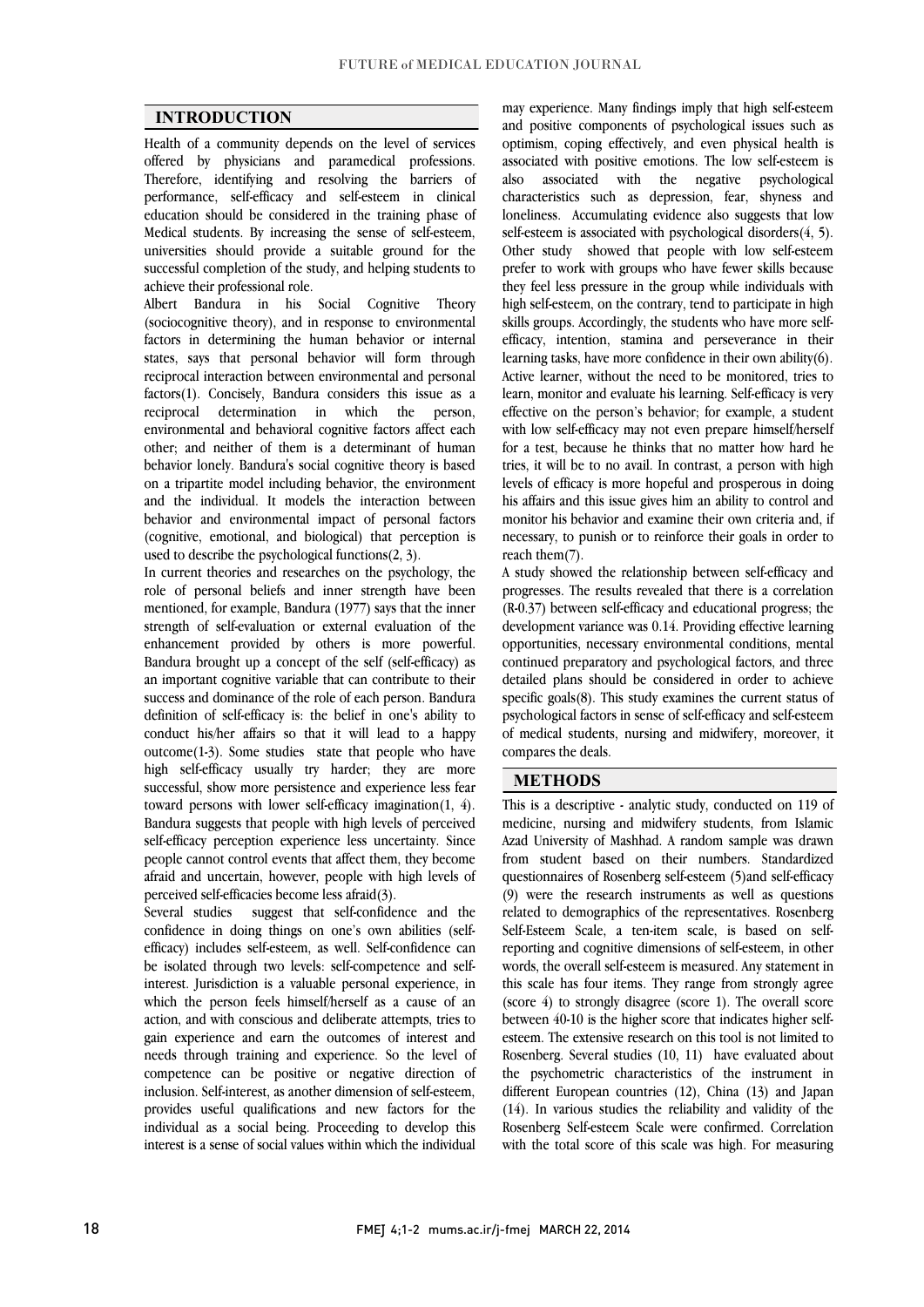self-efficacy, general self-efficacy scale consists of 10 questions on the standard four-point Likert scale, and used in 23 countries and its Cronbach coefficient is 83%. This scale was translated to Persian in1996. The scale consists of be able to solve difficult problems" It is quite correct that the alternatives are simply not true and is graded from 1 to 4. Getting a high score on this scale indicates a higher general self-efficacy and vice versa. This scale is used to quality at every stage of growth and changes in clinical behavior. After completing the questionnaire, data were analyzed. Descriptive statistics were derived based on variables and the normality of the data, analysis, and Tukey<br>test was used to compare each mean. IBM SPSS 20 software was used in this analysis and significance tests have been 10 questions, including "If I ever tried to make enough to predict the consistency of life changes, or as an index of life variables and the normality of the data, analysis, and Tukey less than 0/05.

## **RESULTS**

 Among 119 samples, 26 were male and 93 were female. 63 of samples were studying medicine, 38 of them were midwifery students and 18 people have enrolled in nursing. The age range was18-34 and mean age of the subjects was 23.

was 31 and the average score of Rosenberg self-esteem was 26. The minimum score of general self-efficacy was 10, the maximum score was 34 and the average scores of general The minimum Rosenberg scale was 22, the maximum score

i. self-efficacy was 24. Correlation between scores of selfesteem and self-efficacy was significant ( $p=0.000$ ).

 Table 2 shows the distribution of scores on Rosenberg scale based on the variables. Statistical data present there was no disciplinary  $(p = 0.441)$ , age  $(p = 0.348)$  and sex  $(p = 0.441)$ . and the mean of self-efficacy was 24. The correlation between scores on self-esteem and feelings of self-efficacy scores in different stage of medical education (basic sciences, extern and Internee) had no significant difference but in different fields of medicine (24.5) in Midwifery (26.3) and nursing (23.7) the results are as follows. Therefore in<br>this study, concrel self efficesy sectors showed similizent difference according to gender, age and discipline, so that it significant relationship among the Rosenberg scale and 0.338). The lowest self-efficacy was 10, the highest was 34, was reported significant ( $p = 0.000$ ). General self-efficacy this study, general self-efficacy scores showed significant was higher in boys (25.9) and lower in girls (24.7).

 Table3 shows the distribution of general self-efficacy scores based on variables.

 Statistical analysis showed that according to Table 4, there is a significant relationship between self-efficacy and academic disciplinary, age and sex.

٦

## **DISCUSSION**

 In this study, feelings of self-efficacy and self-esteem were positively correlated, however, self-esteem has always been in relation with general and social self-efficacy.

| Table 1. Descriptive statistics of self-efficacy and self-esteem's overall scores |                |         |      |                           |  |
|-----------------------------------------------------------------------------------|----------------|---------|------|---------------------------|--|
|                                                                                   | <b>Minimum</b> | Maximum | Mean | <b>Standard Deviation</b> |  |
| Age                                                                               | 18             | 34      | 23   |                           |  |
| Rosenberg                                                                         | 22             | 31      | 26   |                           |  |
| General Self-Efficacy Scale                                                       | 10             | 34      | 25   |                           |  |

٦

|                        |                | <b>Minimum</b> | <b>Maximum</b> | Mean | <b>Standard</b><br><b>Deviation</b> |
|------------------------|----------------|----------------|----------------|------|-------------------------------------|
| Age                    | 21             | 22.0           | 31.0           | 26.8 | 2.1                                 |
|                        | $21 - 25$      | 22.0           | 31.0           | 26.4 | 2.0                                 |
|                        | $26 - 30$      | 23.0           | 28.0           | 26.1 | 1.9                                 |
|                        | 30 <           | 23.0           | 27.0           | 25.0 | 2.0                                 |
| Gender                 | Male           | 23.0           | 29.0           | 26.5 | 1.8                                 |
|                        | Female         | 22.0           | 31.0           | 26.4 | 2.0                                 |
| Student disciplinary   | medicine       | 22.0           | 31.0           | 26.3 | 2.1                                 |
|                        | Midwifery      | 23.0           | 30.0           | 26.7 | 1.7                                 |
|                        | nursing        | 22.0           | 29.0           | 26.3 | 2.2                                 |
| Medical students stage | Basic sciences | 23.0           | 31.0           | 26.9 | 2.5                                 |
|                        | extern         | 22.0           | 31.0           | 26.2 | 2.1                                 |
|                        | Interne        | 24.0           | 28.0           | 26.3 | 1.4                                 |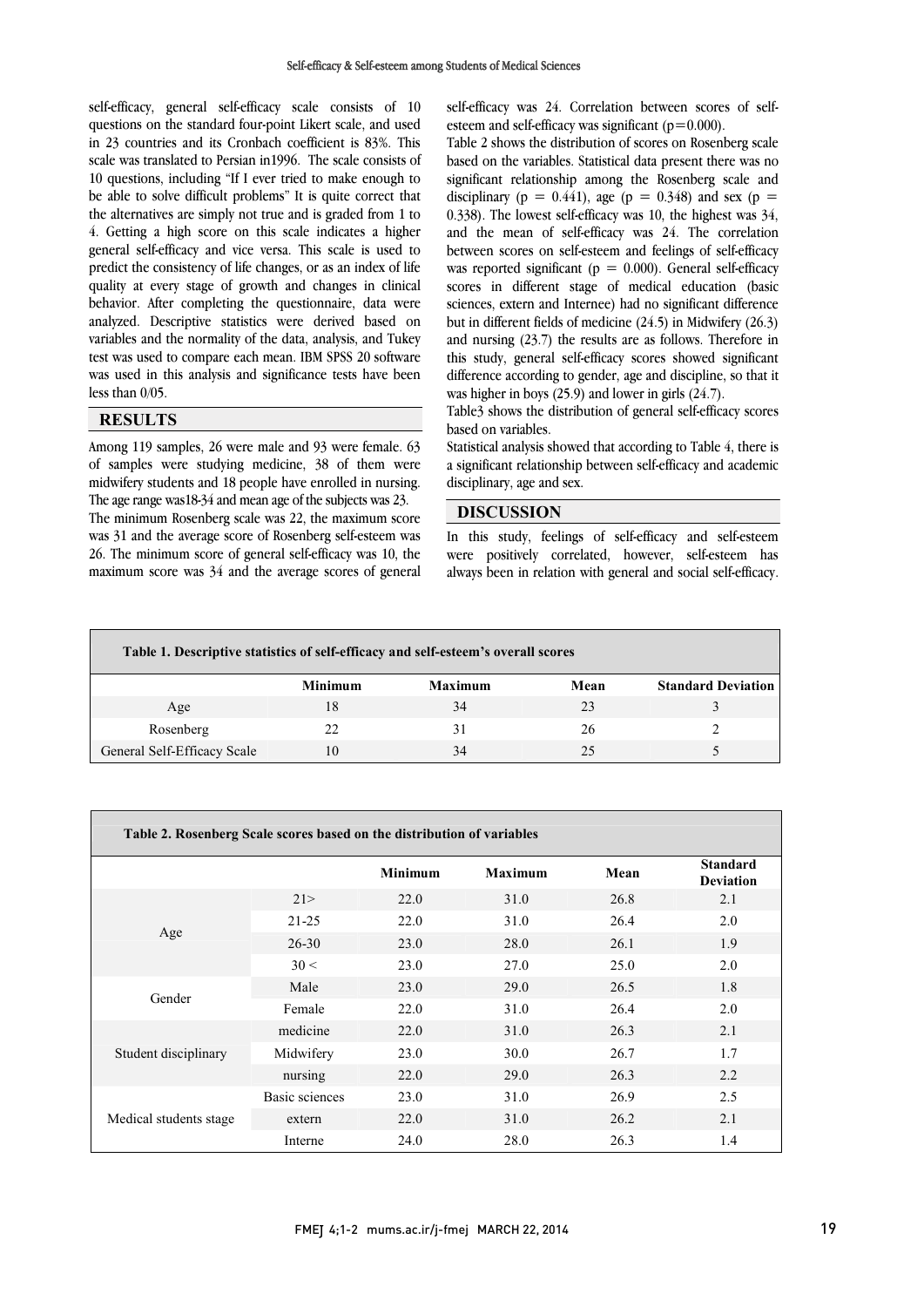#### FUTURE of MEDICAL EDUCATION JOURNAL

| Table3. distribution of general self-efficacy scores based on variables. |                |                |                |      |                                     |
|--------------------------------------------------------------------------|----------------|----------------|----------------|------|-------------------------------------|
|                                                                          |                | <b>Minimum</b> | <b>Maximum</b> | Mean | <b>Standard</b><br><b>Deviation</b> |
| Age                                                                      | 21>            | 13.0           | 34.0           | 24.7 | 5.5                                 |
|                                                                          | $21 - 25$      | 10.0           | 34.0           | 25.4 | 5.3                                 |
|                                                                          | $26 - 30$      | 17.0           | 31.0           | 23.5 | 4.8                                 |
|                                                                          | 30 <           | 10.0           | 22.0           | 17.0 | 6.2                                 |
| Gender                                                                   | Male           | 10.0           | 34.0           | 25.9 | 5.4                                 |
|                                                                          | Female         | 10.0           | 34.0           | 24.7 | 5.4                                 |
| Student disciplinary                                                     | medicine       | 11.0           | 34.0           | 24.5 | 5.0                                 |
|                                                                          | Midwifery      | 10.0           | 34.0           | 26.3 | 5.8                                 |
|                                                                          | nursing        | 10.0           | 31.0           | 23.7 | 5.9                                 |
|                                                                          | Basic sciences | 18.0           | 34.0           | 24.5 | 4.3                                 |
| Medical students stage                                                   | extern         | 11.0           | 34.0           | 24.4 | 5.2                                 |
|                                                                          | Interne        | 18.0           | 34.0           | 24.9 | 5.3                                 |

| Table 4. Association of self-esteem and general self-efficacy with academic discipline, age and gender |           |                              |       |                       |       |
|--------------------------------------------------------------------------------------------------------|-----------|------------------------------|-------|-----------------------|-------|
|                                                                                                        |           | <b>General self-efficacy</b> |       | Rosenberg self esteem |       |
|                                                                                                        |           | Mean                         | sig   | Mean                  | sig   |
| Student disciplinary                                                                                   | Medicine  | 24.5                         | 0.024 | 26.3                  | 0.441 |
|                                                                                                        | Midwifery | 26.3                         |       | 26.7                  |       |
|                                                                                                        | Nursing   | 23.7                         |       | 26.3                  |       |
| Gender                                                                                                 | Male      | 25.9                         | 0.028 | 26.5                  | 0.338 |
|                                                                                                        | Female    | 24.7                         |       | 26.4                  |       |
| Age                                                                                                    | <21       | 24.7                         | 0.019 | 26.8                  | 0.348 |
|                                                                                                        | $21 - 25$ | 25.4                         |       | 26.4                  |       |
|                                                                                                        | $26 - 30$ | 23.5                         |       | 26.1                  |       |
|                                                                                                        | >30       | 17.0                         |       | 25.0                  |       |

 $\overline{a}$ 

 Wulff and Steitz suggested that there is a general correlation between self-esteem and self-efficacy (r=0.38)(15), Klein and Betz reported this correlation is  $r=0.53$  for men and moderate relationship between self-esteem and self-efficacy structures, to the extent that some other researchers argue  $r=0.43$  for women(16). These studies show that there is a that these structures are both one structure.

 esteem and age, gender and academic disciplinary of the students. In EMIL'S research (2003), there was no difference between self-esteem scores and gender of the METU students, but the score of students' achievement were higher than students' failure and there was a problems, environmental compatibility, family problems, self-esteem and etcetera(10). Naderi et al (2009) reported (from the Iranian students in Malaysia) a significant cause discrepancies in the foreign country(11). Kordtamini This study found no significant relationship between selfsignificant relationship between anxiety and interpersonal difference between self-esteem and gender, which may

 (2011) reported that the self-esteem scores among boys were more than self-esteem scores among girls but there was no relationship between self-esteem and age groups humanities)(17). While other studies such as Erol and Orth's study (2011) have been done on self-esteem increase coincided with puberty and young adults continue to increase at a slower pace(18). Self-efficacy has also self-efficacy scores in different stage of medical education (basic sciences, extern and Internee) had no significant difference but in different fields of medicine (24.5) in midwitery  $(20.5)$  and nursing  $(25.7)$  the results are as<br>follows. Therefore in this study, general self-efficacy scores showed significant difference according to gender, age and discipline, so that it was higher among boys (25.9) and lower among girls (24.7); the results of Burgoon (2008) and  $m$ anianyi (2010) are the same  $(4, 12)$ . Ghaden (2011) also<br>reported that accounting students' sense of self- efficacy is and academic disciplines (engineering, arts, sciences and significant difference in the academic disciplines. General midwifery (26.3) and nursing (23.7) the results are as Mamanyi (2010) are the same(4, 19). Ghaderi (2011) also

 $\overline{a}$